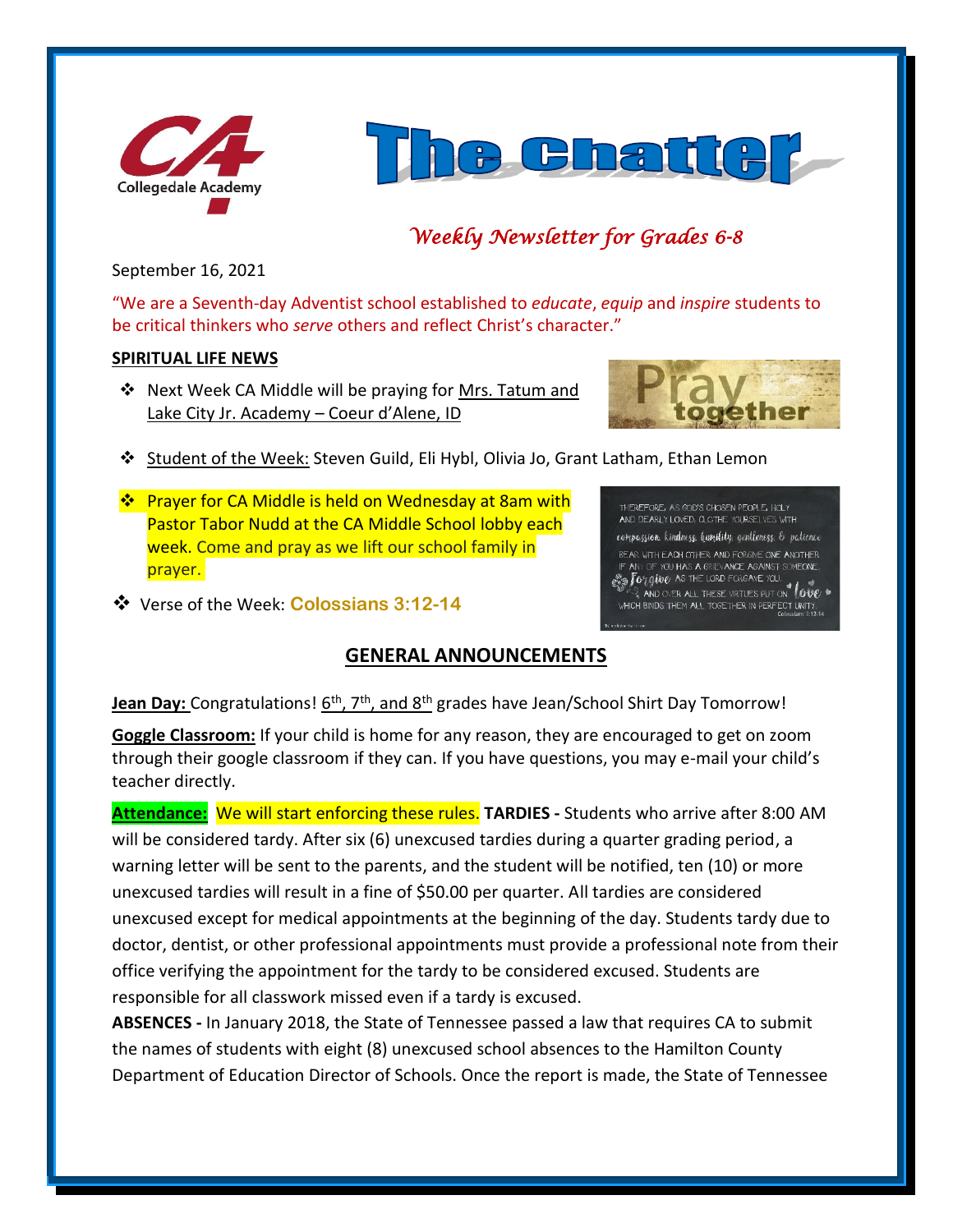may choose to take several actions which may include, but are not limited to, a court appearance or a fine. (CA must submit reports for each additional 8 absences as well.) Teir 1 – Five unexcused absences will result in a warning email being sent to parent/guardian. Teir 2 – Six unexcused absences will result in a referral to the school counselor to meet and form a plan for attendance.

Teir 3 – Eight unexcused absences will result in a report being filed with the State of Tennessee.

Written excuses from a parent or guardian are required for all absences. For an absence to be excused a signed and dated note from the guardian/doctor must be presented stating the reason. Absences caused by illness, death in the family, court appearances, and family emergencies are reasons for excused absences. Students who return to school after an extended sickness should have a doctor's excuse for being absent. Students are responsible for all classwork missed even if an absence is excused.

**Subs Needed:** We would like to make our sub list longer! If you are interested in being a substitute, we encourage you to stop by our front office for more information. Thank you!

**CA – Middle Asbestos Inspection Report:** The inspection and management Plan for Asbestos-Containing-Building-Materials (ACBM) required by the Federal Asbestos Hazard Emergency Response Act (AHERA) has been performed for this facility. No asbestos has been found. Contact our office if you wish to view the report.

**PFE:** We have space in our K-8 Partnering for Eternity program. More details are included for this multi-generational program that offers a \$30/visit scholarship [\(link to letter\)](https://www.collegedaleacademy.com/wp-content/uploads/2021/09/PFE_PgmEntryExplanation_2021_K-8.pdf). Please contact our coordinator, Kelly Myers, to enroll

- [collegedale.pfe@collegedaleacademy.com.](mailto:collegedale.pfe@collegedaleacademy.com)

We have 55- 60 spots remaining for the 21-22 school year.

#### **PRINCIPAL'S LUNCH**

#### Wednesday, September 22 – Names who begin with: Br

Bri Ortel, Brody Myers, Brody Tatum, Brooklyn Pellington, Bryan Wickham, Bryce Dean, Bryson Watkins, Avery Brennan



*Cheese Pizza will be provided along with other snacks. Please let us know two days ahead if your child has any allergies!*

#### **HOT LUNCHES – Schedule B**

Please remember that your child's lunch/drink accounts should be paid prior to them ordering a lunch. Please give cash/check to Mrs. Reed at the front desk. Checks should be made out to 'Collegedale Academy' (spelled out please). You may pay in an individual bases or pay a set amount ahead of time. Remaining balance on your account at the end of the year will be refunded to you**. If your child will be late getting to school and needs a lunch, please call the front office to order one before 8:15am. Thank you!**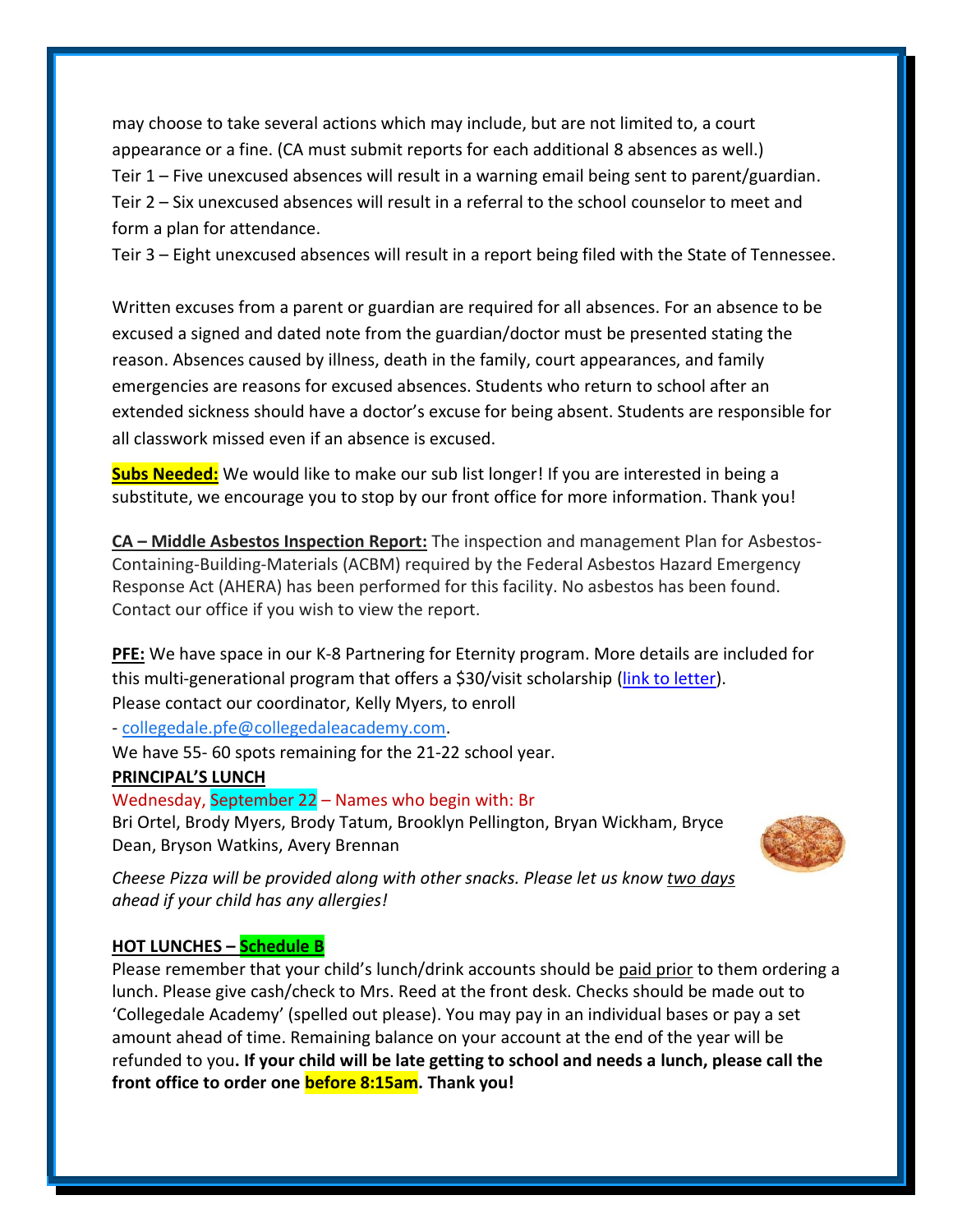Meal Schedule Week A: Monday – Hotdog & Fruit Tuesday – Bean Burritos & Fruit Wednesday – Pizza Thursday – Spaghetti w/Broccoli Friday – Hoagie w/cheese & Fruit



Meal Schedule Week B: Monday – Mac n Cheese / Nuggets Tuesday – Bean Burritos & Fruit Wednesday – Pizza Thursday – Fettuccine w/Broccoli Friday – Griller w/cheese & Fruit

Drink options: water bottle, 2% Milk, Orange Juice, Lemonade – every day, plus Chocolate Milk – Friday. Kim Lighthall is our Lunch Coordinator. You may email her at [klighthall@collegedaleacademy.com](mailto:klighthall@collegedaleacademy.com) for any lunch account information. **Keep in mind that there is NO HOT LUNCH available when we have a 2-hour delay. Please**

**have your child bring their own lunch. Thank you!**

# **ATHLETICS**

**Sports** – Coach Jeff Morris – [jmorris@collegedaleacademy.com](mailto:jmorris@collegedaleacademy.com) [Cross Country](https://www.collegedaleacademy.com/wp-content/uploads/2021/08/2021-2022-Cross-Country-Schedule.pdf) Schedule [Tennis Schedule](https://www.collegedaleacademy.com/wp-content/uploads/2021/08/2021-2022-Tennis-Schedule.pdf) **[Soccer Intramurals](https://www.collegedaleacademy.com/wp-content/uploads/2021/08/Soccer-intramural-Teams-n-Schedule.pdf)** 

**Soccer Open Field and Tryouts Schedule**

# **Boys Girls**

Thursday - Open Field 3:30-5:00 Thursday – Open Field 3:30-5:00 Sunday – Tryouts 11:00-12:30 (sign up for one day) Sunday – Open Field 3:00-5:00 Tuesday – Tryouts 5:00-6:30 (sign up for one day) Monday – Open Field 3:30-5:00 Thursday – Open Field for the team Wednesday – Tryouts 3:30-5:00

# **MUSIC**

**Caroliers and Handbells –** Holly Greer – [hgreer@collegedaleacademy.com](mailto:hgreer@collegedaleacademy.com)

**Orchestra –** Tami King – [tking@collegedaleacademy.com](mailto:tking@collegedaleacademy.com)

**Band –** Greg Lindquist - [glindquist@collegedaleacademy.com](mailto:glindquist@collegedaleacademy.com)



# **HOME & SCHOOL**

There will be valuable information and updates on the page throughout the year!

**CA Car Magnets and Stickers** are available for purchase at the front office. Magnets: \$5.00; Stickers: \$2.00 (cash or check please)

# **Support Collegedale Academy when you shop at Amazon!**

Select Collegedale Academy as your Charitable Organization and earn cash for our school. AmazonSmile is available at [smile.amazon.com](https://smile.amazon.com/ref=smi_se_saas_lsmi_smi) on your web browser and can be activated in the Amazon Shopping app for iOS and Android phones. When you shop at AmazonSmile they will donate 0.5% of your eligible purchases to the charitable organization of your choice. You can choose from over one million organizations to support.